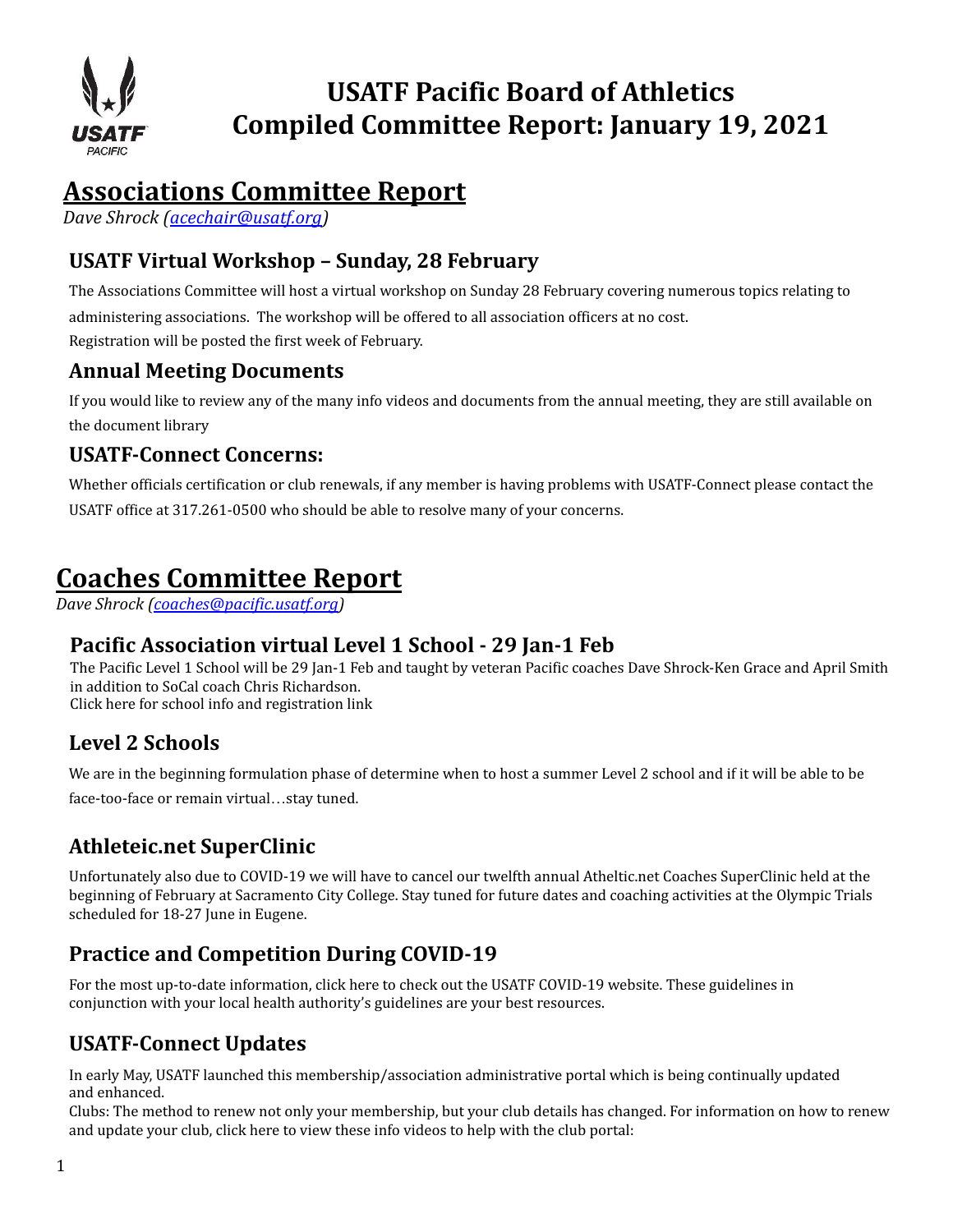- How to create a club
- How to renew your club membership
- How to search for and view member profiles
- How to renew a member's membership
- How to add your club practices
- How to access your insurance certificate
- How to use the advanced filter and generate reports

**Uploading of Age Verifications/Birth Certificates:** Coaches may no longer upload athlete's age verification or birth certificates. This process can be done **only** by the athlete or parent/guardian on each individual member's USATF-Connect page. When an athlete joins USATF or your club please assure they upload their birth certificates at that time to avoid any last minute rush, and the age verification process now takes 24-48 hours administered by the national office.

For further information: USATF Connect – Membership [Management](https://vimeopro.com/user44435707/usatf-connect-member-tutorials/page/1) System Tutorials

### **USATF Level 1 Coach Recertification Application Update**

USATF members with an expiring Level 1 certificate in 2020 can now apply for renewal through December 31, 2020. Members

may verify their certificate expiration date according to the schedule below or by logging into USATF [Campus](https://usatf.us4.list-manage.com/track/click?u=abfae9ba2c613ee022153363a&id=3ebc5b23ca&e=2e6b93f6a0) (certificates are available under Transcripts).

| Earned                                           | <b>Expiration</b> |
|--------------------------------------------------|-------------------|
| January 1, 2013-June 30, 2019                    | December 31, 2020 |
| July 1, 2019 - December 31, 2020 (waiver period) | December 31, 2024 |

Members who completed a Level 1 during the waiver period do not need to take any action until the next recertification period. Level 2 and 3 coaches remain exempt from recertification and no action is necessary.

#### **Application Instructions**

- 1. Renew USATF [membership](https://usatf.us4.list-manage.com/track/click?u=abfae9ba2c613ee022153363a&id=dd3bf9f574&e=2e6b93f6a0) for 2020
- **2.** 2. Complete latest [SafeSport](https://usatf.us4.list-manage.com/track/click?u=abfae9ba2c613ee022153363a&id=653478badf&e=2e6b93f6a0) Training (must be current through 12/31) **NEW requirement**
- 3. Complete a USATF approved recertification course\* (choose one)
- a. USATF [Campus](https://usatf.us4.list-manage.com/track/click?u=abfae9ba2c613ee022153363a&id=57bc7275b5&e=2e6b93f6a0) Course
- b. USATF Learn By Doing Clinic (2017)
- c. USATF Cross Country Specialist Course
- d. USATF Emerging Elite Coaches Camp
- e. USATF Level 2 Sports Science [Classroom](https://usatf.us4.list-manage.com/track/click?u=abfae9ba2c613ee022153363a&id=51c66002a1&e=2e6b93f6a0)
- f. Complete a new USATF Level 1 School
- 4. Submit [recertification](https://usatf.us4.list-manage.com/track/click?u=abfae9ba2c613ee022153363a&id=052a8d5c1f&e=2e6b93f6a0) applicatio[n](https://usatf.us4.list-manage.com/track/click?u=abfae9ba2c613ee022153363a&id=052a8d5c1f&e=2e6b93f6a0) and processing fee (\$30)
- 5. Verified by national office (allow five business days)
- 6. New certificate awarded on USATF Campus upon approval

You must complete steps 1-3 before accessing the recertification application. Please do not email copies of your certificates unless requested.

\*Recertification course must be completed both after Level 1 certificate was last attained and quad start (January 1, 2017).

# **Race Walking Committee**

*Jon Price [\( jprice@unr.edu \)](mailto:jprice@unr.edu)* 

The virtual *Introduction to Race Walk Judging and Of iciating* clinic on January 9 was successful in adding six new Apprentice-level Judges, and we expect a similar number at the virtual clinic from 11:15 am to 2:15 pm on Sunday, February 21. Officials who would like to add Race Walk to their cards are encouraged to attend, as are coaches, parents, athletes, and friends of athletes. This virtual clinic added more new Judges than in previous years, when we offered in-person clinics in Sacramento and the Bay Area. We hope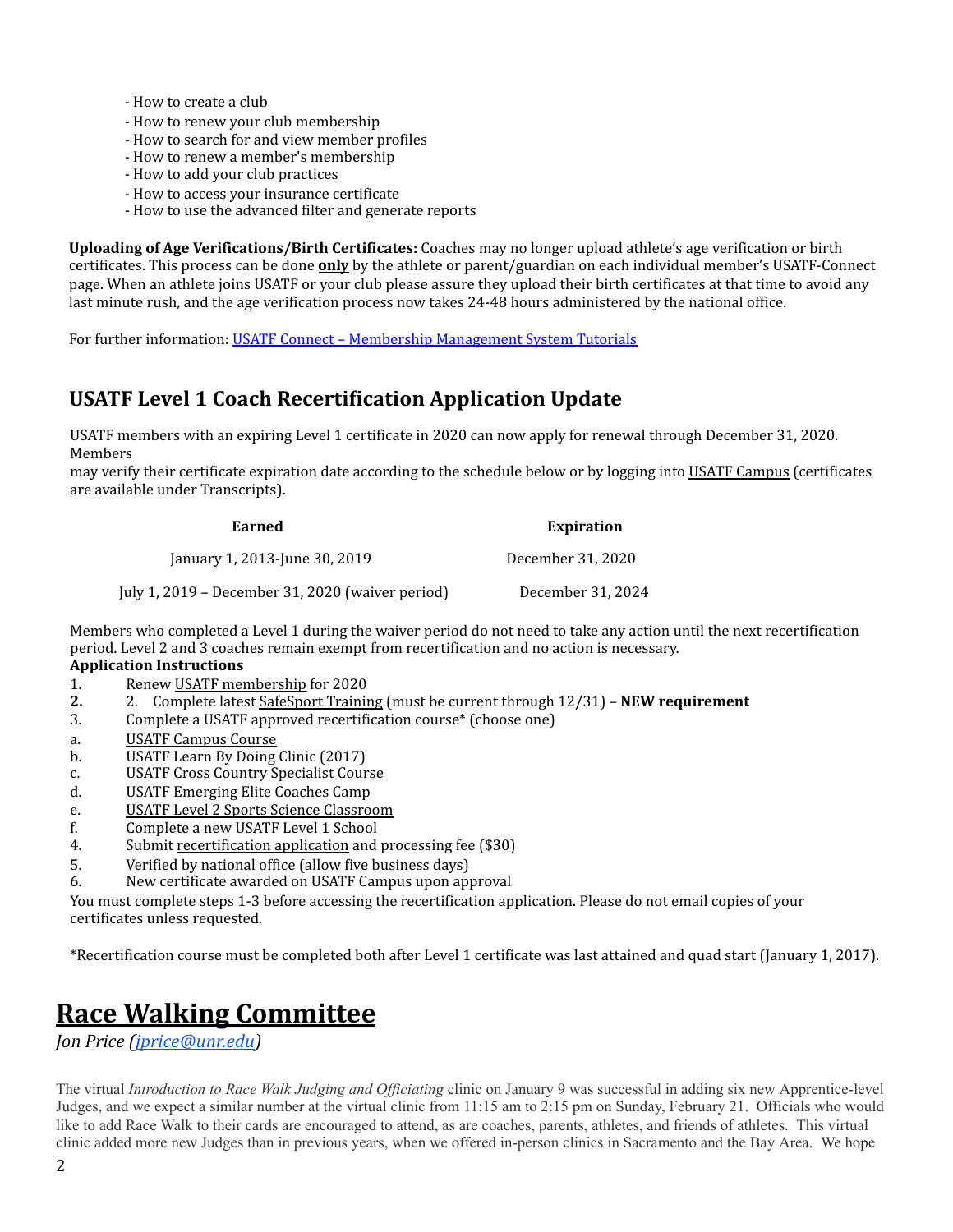that at least one such virtual clinic will be offered in future years. Apprentice-level, non-scoring Judges are mentored by experienced Judges at a number of races before they become Association-level, scoring Judges.

Below is the content of an email sent to race walkers in the Pacific Association, describing upcoming virtual races.

The 2021 USATF Pacific Association Race Walk Grand Prix Championships will be a combination of virtual and, hopefully, in person races. The only in-person race that is planned at this time, albeit tentatively, is the **10-kilometer** Grand Prix (with options for 3K, 5K, and/or 20K simultaneously) on **Sunday, September 26**, at William Pond Park, Carmichael, in the Sacramento area. Robyn Stevens and Nick Christie are working on making this the **2021 California Cup Challenge**, and it will be the **USATF West Region 10K Road Championship**.

As people get vaccinated and COVID restrictions are lifted, we hope to have other in-person races.

We will have five virtual races, following the rules established in 2020 for the #AloneTogether COVID-19 VIRTUAL events (see below):

- **1,500-meters** anytime from Saturday, February 6, to Sunday, February 27
- **1-mile (1,609 meters)** anytime from Saturday, March 6, to Sunday, March 27
- **3,000-meters** anytime from Saturday, April 3, to Sunday, April 25
- **5,000-meters** anytime from Saturday, May 1, to Sunday, May 23
- **One-Hour** anytime from Saturday, June 1, to Sunday, July 18 (longer due to the Olympic Trials & JOs)

If you would like to help in our efforts to mentor new Race Walk Judges, please email us ( $\frac{1}{\text{price@unr.edu}}$ ; [aaejprice@att.net](mailto:aaejprice@att.net)) the following information:

- Date and time at which you will begin a race
- Location (address and, if possible, a Google Map image of your starting location)
- Your name and email address.

We will then email that information to all the Pacific Association Race Walk Judges, encouraging them contact you if they can come to your starting location [and if they follow state and local health-department COVID-19 guidelines and USATF COVID-19 guidelines, USATF Coronavirus 2019 [\(COVID-19\)](https://www.usatf.org/covid19) Information Page | USA Track & Field, for social distancing, wearing masks, etc.]. Several people have taken the recent *Introduction to Race Walk Judging* clinics and are now non-scoring Apprentice Judges, who need to be mentored by experienced Judges before advancing to become scoring Association Judges.

#### #AloneTogether COVID-19 VIRTUAL Event Rules:

- Be SAFE and comply with all federal, state, and local directives and guidance regarding safety related to the Coronavirus COVID-19 global pandemic. Depending where you live, such guidance may include frequency/duration/location of outdoor activities, or the wearing of face coverings.
- Outdoors: Use a certified course or 400-meter track, or measure a new course with GPS. Indoors: Use the Distance reading on a treadmill or your personal GPS set to measure "Indoor" distance.
- Walk ALONE or with members of your own household, keeping at least 6 feet of social distancing from other people at all times.
- Keep your own time and count your own laps.
- Use the honor system (and your imagination) to keep track of judges' warnings, red cards, penalty time, and umpiring infractions.
- Athletes who live outside the Pacific Association are eligible to participate and receive prizes.
- Prizes (California- and Nevada-shaped rock pins) will be awarded at upcoming in-person races, to the top three females, top three males, and top three age-graded athletes in each of the contested virtual race walk events. Winners must be present in person to receive their prizes. 2020 winners were announced
- By participating and reporting results, you agree to the following statements.
	- o By participating in this virtual event I are certifying that I agree with the following statements: "I know that race walking is a potentially hazardous activity. I should not enter and participate unless I am medically able and properly trained. I agree to abide by all federal, state, and local health and safety directives and guidelines related to the Coronavirus COVID-19 and my ability to safely compete in this virtual event. In consideration of the acceptance of my results, I do hereby, for myself, my heirs, executors and administrators, or anyone else who might claim on my behalf, waive, release and forever discharge any and all rights and claim for damages which I may have or which may hereafter accrue to me against the Pacific Association, USATF, its board of supervisors, officers, directors, agents, employees and volunteers, the race director and organizers, successors, and/or assigns; from any and all damages which may be sustained and suffered by me in connection with my said participation or arising out of my traveling to, participating in and returning from said event. I certify that the above results are true and correct to the best of my knowledge."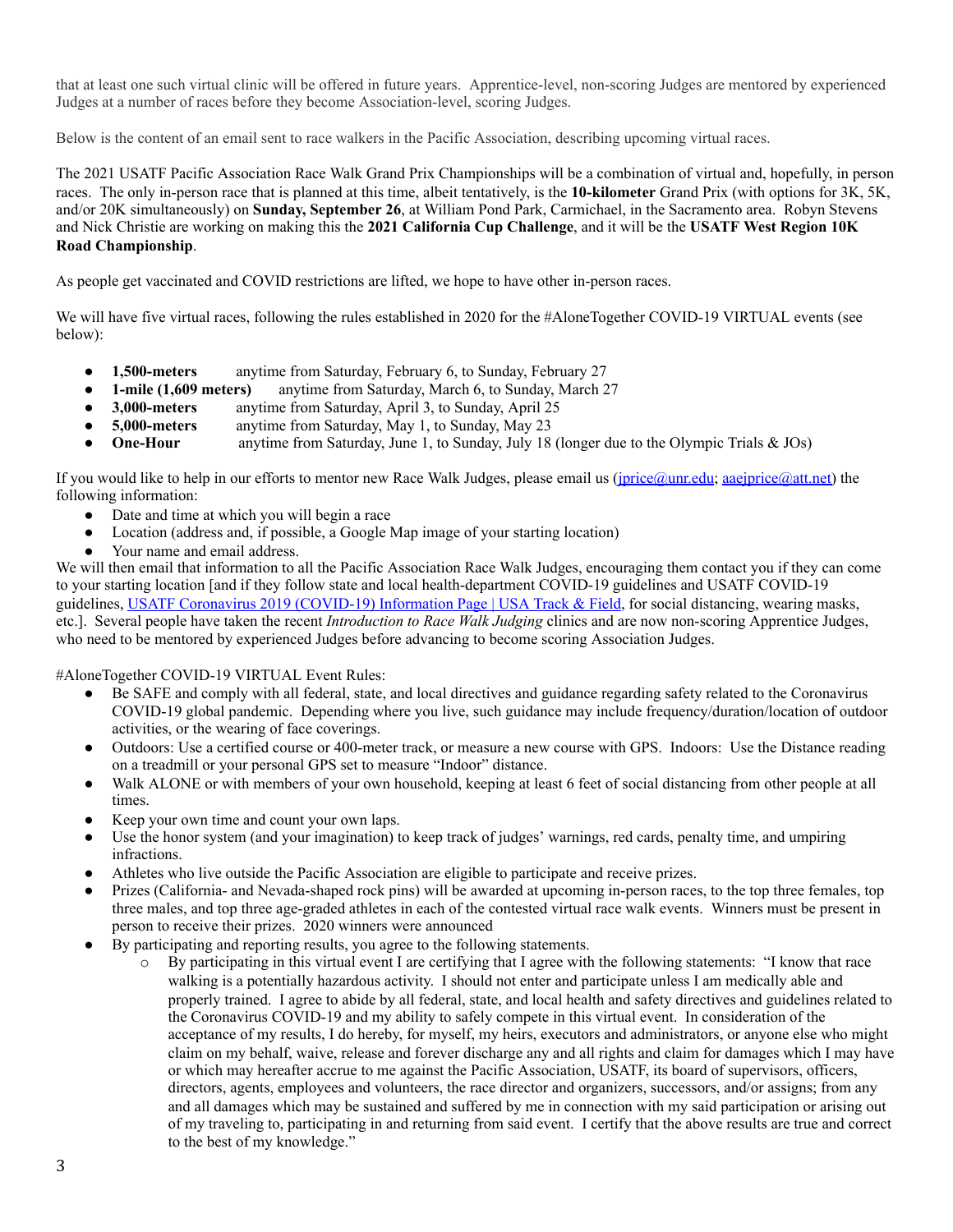Individual Results Reporting:

- Report your individual results to the Race Walk Committee of the USATF Pacific Association no later than one day after the final day of the event.
- [Optional, but fun!] Include a selfie or other photo of yourself participating in the #AloneTogether virtual event. Your photos may be posted along with other virtual race results, including in Pacific Association emails and on the Pacific Association USTAF Race Walk website and Sierra Race Walkers Group page in Facebook.
- Send the following information in an email to [nicollegoldman@comcast.net](mailto:nicollegoldman@comcast.net) (and don't forget that photo!):
	- o Date
		- o Event Start Time (Time of Day)
	- o Distance
	- o Finish Time (HH:MM:SS)
	- o Location
	- o How I Completed the Event SAFELY
	- o Last Name
	- o First Name
	- o Gender
	- o Birth Date (MM/DD/YYYY)
	- o Age on Event Date
	- o City
	- o State
	- o Zip
	- o Telephone
	- o E-mail

After the close of the competition period for each event, the Race Walk Committee will summarize and publish the event results and updated Grand Prix Standings. The results for the Grand Prix Race Walks will be posted on our website at [https://www.pausatf.org/race-walking/](https://nam04.safelinks.protection.outlook.com/?url=https%3A%2F%2Fwww.pausatf.org%2Frace-walking%2F&data=01%7C01%7Cjprice%40unr.edu%7Ce5bb726d9254443a963a08d7fad036df%7C523b4bfc0ebd4c03b2b96f6a17fd31d8%7C1&sdata=6xNxszRntWtzAjsvXswYJIEHIhBt%2BzglUJNLa4Dd3YY%3D&reserved=0) .

# **Secretary's Report- Elections**

*Stephanie Trafton [\( secretary@pacific.usatf.org](mailto:secretary@pacific.usatf.org) )* 

#### **2021 USATF Pacific Officer Elections**

- **1. Timeline for Officer Elections:**
	- January 19 Nominations open during the January Board of Athletics meeting
	- March 16- Nominations close during the March Board of athletics meeting
	- March 19-VOTING OPEN: If there are contested positions, ballots will be emailed to voting members. Candidates must submit their one page candidacy statements to Secretary Stephanie Trafton [\(secretary@pacific.usatf.org](mailto:secretary@pacific.usatf.org)) no later than 11:59PM on March 18.
	- April 18 VOTING CLOSED: ballots will be accepted until 11:59PM on April 18
	- June 1 Two year term begins
- 2. **Open Officer Positions:** President, First Vice-President, Second Vice-President, Treasurer, Secretary positions are open for nominations.
- 3. **Eligibility and Nomination of Candidates:** Candidates must be members of the Association, be at least 18 years of age at the start of their term of office, and have attended at least 4 meetings of the Board of Athletics during the last three years before their nomination. Candidates must have one (1) nominator and one (1) seconder who are both current members of the Board of Athletics.
- 4. **Duties of the Elected Officers:** per PAUSATF By-laws Revision 19 [https://www.pausatf.org/wp-content/uploads/2015/04/paBy-LawsRevi.19\\_2015.3.17.pdf](https://www.pausatf.org/wp-content/uploads/2015/04/paBy-LawsRevi.19_2015.3.17.pdf)
	- President: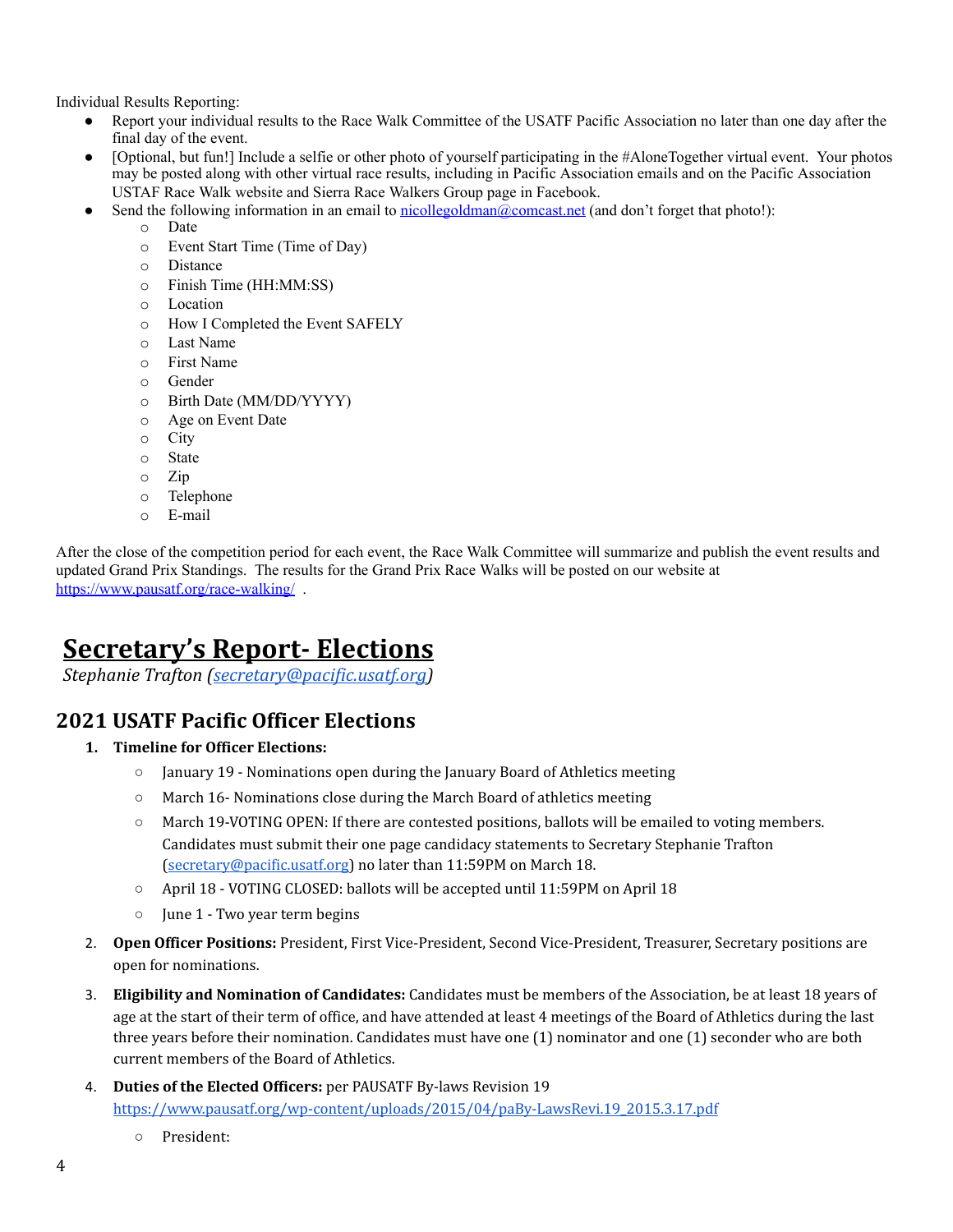- Preside at all meetings of the Board of Directors and the Board of Athletics,
- Be a non-voting ex officio member of all committees,
- Oversee, at the direction of the Board of Athletics, the affairs of this Association and appoint interim chairpersons for committees that do not have procedures for replacing open chair positions or for non-functioning committees.
- First Vice-President:
	- Be a non-voting ex officio member of all committees,
	- Also perform the duties of the President in the case of disability of the President until a successor is named,
	- Assume such roles as assigned by the President.
- Second Vice-President:
	- Be a non-voting ex officio member of all committees,
	- Also perform the duties of the President in the case of disability of the President and First Vice-President until a successor is named,
	- Mentor committee chairs.
	- Insure consistency of operating procedures for the Association and its committees,
	- Oversee the operation of the Association website.
	- Assume such roles as assigned by the President.
- Treasurer:
	- Keep or cause to be kept a correct and complete record of accounts, showing accurately at all times the financial status of this Association.
	- Be responsible for the accounting and security of all funds, notes, securities, and other assets of this Association.
	- Deposit or cause to be deposited all funds of this Association, with such depositories as the Board of Athletics shall designate.
	- Furnish at meetings of the Board of Athletics, or whenever requested, a statement of the financial condition of this Association.
	- Report at least quarterly to the Board of Athletics the current status of the account of each sport committee.
	- Prepare, or cause to be prepared, an annual budget to include the anticipated income and expenses of this Association, and submit such budget to the Board of Athletics at or prior to the first meeting in the fall (usually the September meeting).
	- Be responsible for having the approved budget posted on the Association website.
	- Perform, or cause to be performed, an audit of the financial records of this Association when directed by the Board of Athletics.
	- Review and confirm the accuracy of financial reports generated by the office under the direction of the Executive Director.
	- File, or cause to be filed, annual tax returns.
	- Be responsible for the appointment of and be a member of the Financial and Audit Committee.
- Secretary:
	- Keep or cause to be kept all records of this Association, and all minutes of meetings of this